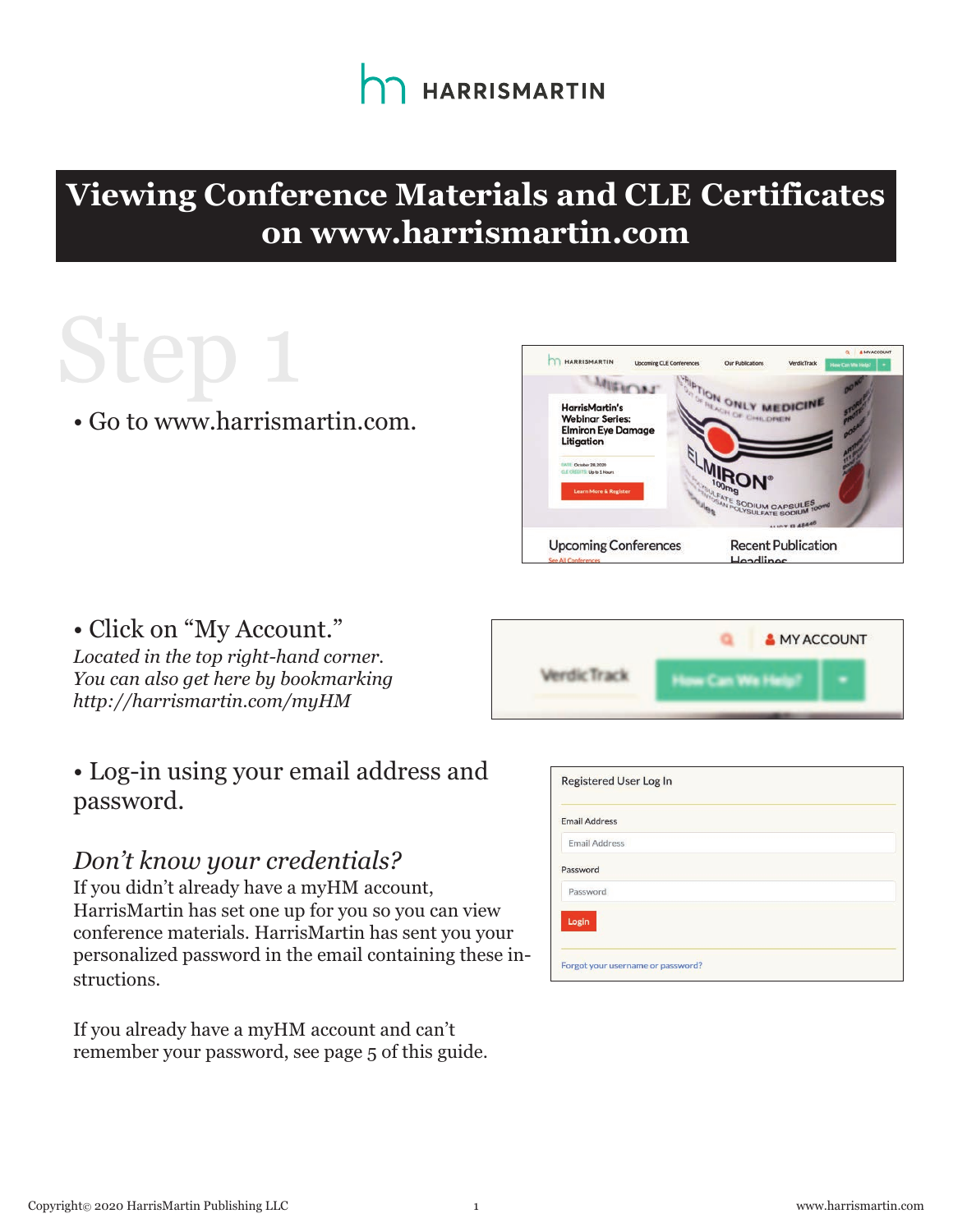### Step 2-Materia

• Once you are logged in to your myHM page, you should see your upcoming conference listed under "Conference Materials" in the lower right-hand corner. *Click on the conference you're attending.*

• The agenda for the event that you're attending will appear. *Underneath each session will be the heading "Materials."*

• If the faculty members for a session have submitted materials for distribution, they will be listed under that session.

• If the faculty members for a session have not yet submitted materials, it will say "Materials currently not available." *As soon as the materials are submitted, they will be posted on this site.*



#### Materials: HarrisMartin's Webinar Series: **Elmiron Eye Damage Litigation**

Day 1, Wednesday, October 28, 2020

2:00 p.m. - 2:20 p.m. THE SCIENCE OF THE DRUG AND THE INJURY

· Background on Elmiron .<br>Basic Anatomy and the Signature Injury · Symptoms of the Injury · Risk of Misdiagnosis Patrick Luff, The Fears | Nachawati Law Firm, Dallas Materials

#### Materials: HarrisMartin's Webinar Series: **Elmiron Eye Damage Litigation**

Day 1, Wednesday, October 28, 2020 2:00 p.m. - 2:20 p.m. THE SCIENCE OF THE DRUG AND THE INJURY · Background on Elmiron . Basic Anatomy and the Signature Injury · Symptoms of the Injury

· Risk of Misdiagnosis Patrick Luff. The Fears | Nachawati Law Firm, Dallas Materials **A** Patrick Luff - Presentatio

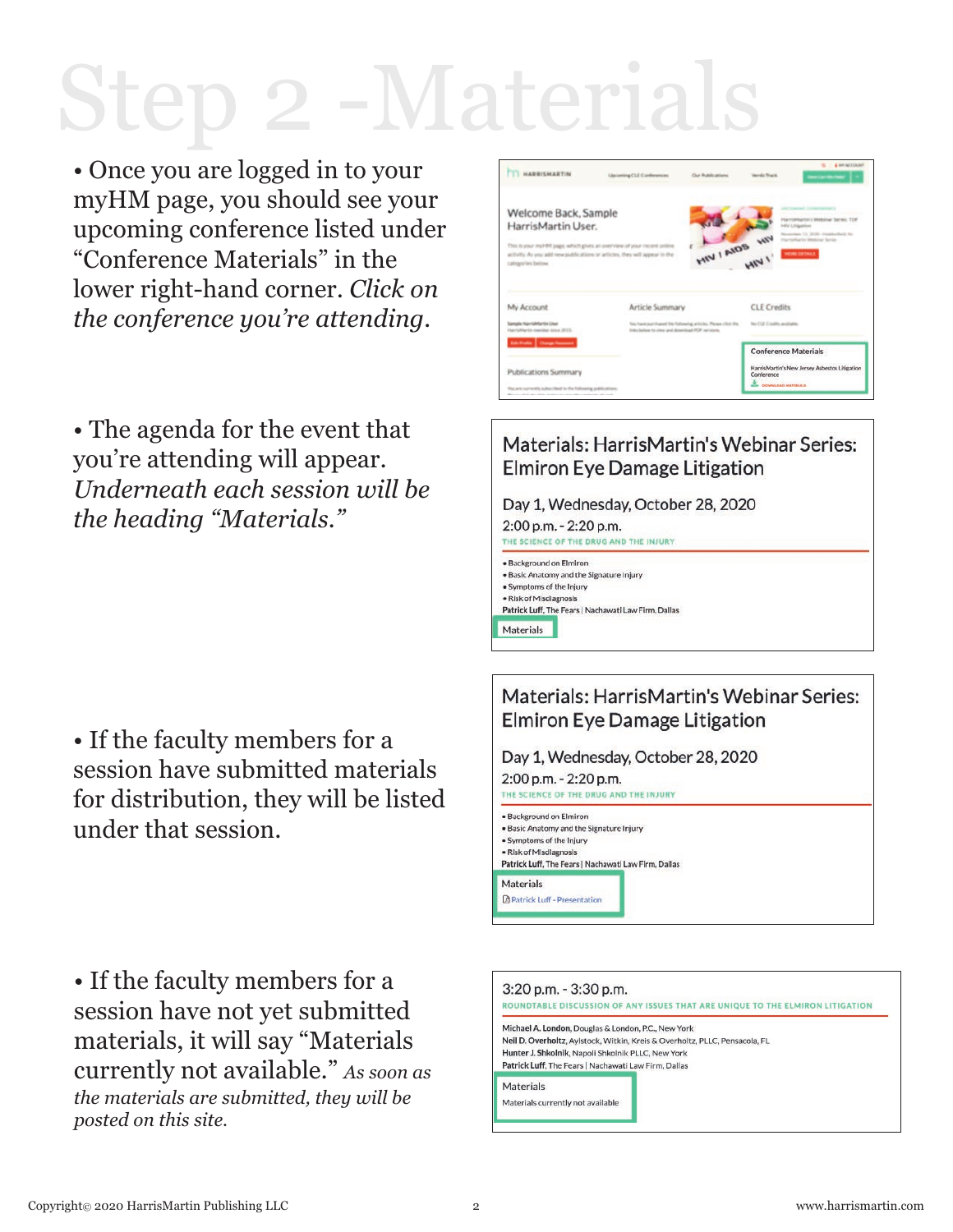# Step 3

• Each submission (PowerPoint, Outline, Paper, Exhibits) is listed on this agenda page as PDFs. Click on the presentation you choose to view and, depending on your browser preferences, it will appear in a new window or download to your desktop.



Presentations will be uploaded as they are received from faculty members, so check back with the site before and throughout the conference to see the latest uploads.

#### *Important Copyright Note from HarrisMartin Publishing:*

The course materials are the property of the faculty members for this event and may not be disseminated through any medium without the express consent of the faculty member and HarrisMartin Publishing. The course materials are intended for attendees of this conference only. Dissemination of the course materials to anyone not attending this conference is strictly prohibited.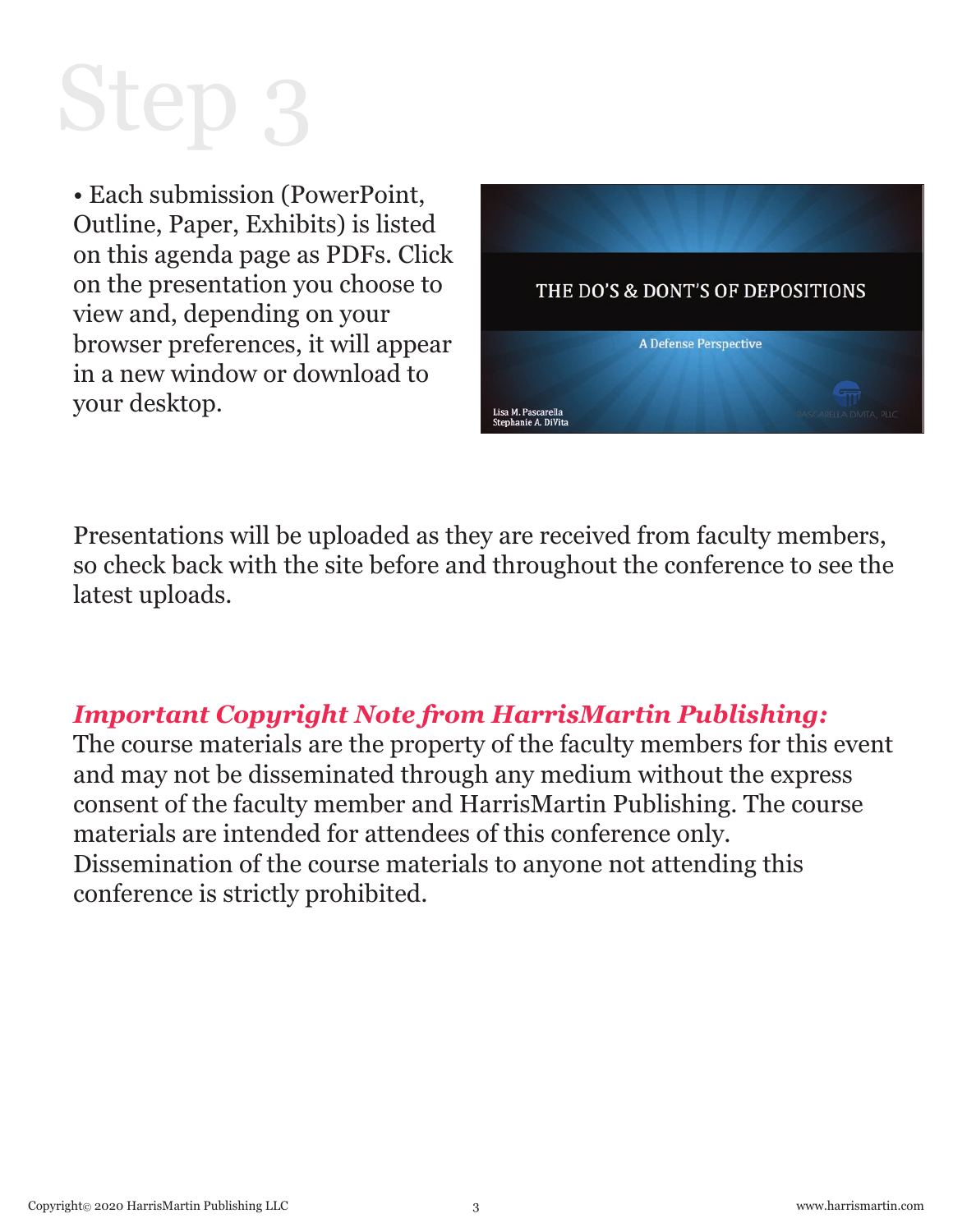### Step 3 - CLE Certificates

• Once you are logged in to your myHM page, you should see your upcoming conference listed under "CLE Credits" in the lower righthand corner. *Click "Download CLE Credits."*

| <b>HARRISMARTIN</b>                                                                                                                                                        | Lipsterning CLE Conferencies<br>Clus Problemines                                                                  | <b>IL &amp; AP ACCOUNT</b><br><b>Wendie Track</b><br><b>Service Manager</b>                                |
|----------------------------------------------------------------------------------------------------------------------------------------------------------------------------|-------------------------------------------------------------------------------------------------------------------|------------------------------------------------------------------------------------------------------------|
| Welcome Back, Sample<br>HarrisMartin User.                                                                                                                                 |                                                                                                                   | Harrishhartin's Webisar Series, TDI<br><b>Ind'a' Littleamient</b>                                          |
| This is your myHB4 page, which gives an diverview of your recent ordine.<br>activity. As you add new publications or articles, they will appear in the<br>cabigo/including |                                                                                                                   | November 11, 2020 - Northerford NJ<br>HIV LAIDS HIV<br>Harrishlanks Western Service<br><b>MEMI DETAILS</b> |
| My Account                                                                                                                                                                 | Article Summary                                                                                                   | <b>CLE</b> Credits                                                                                         |
| <b>Sample Harrishka/Sic User</b><br>righterin namber (inne 2013)                                                                                                           | You have purchased the fullowing articles. Please citch the<br>from Indian to obtain and domestical PDF curvices. | No CGE Conditionariately                                                                                   |
| <b>SELFING Clarge Fassent</b>                                                                                                                                              |                                                                                                                   | <b>Conference Materials</b>                                                                                |
| Publications Summary                                                                                                                                                       |                                                                                                                   | HarrisMartin's New Jersey Asbestos Litigation<br>Conference                                                |
| You are currently subscribed to the following auditostices                                                                                                                 |                                                                                                                   | <b>BUT DOWNLOAD MATERIALS</b>                                                                              |

• The conferences you have attended will be listed. *Underneath each conference will be links to the states you requested for CLE Credit. Click on the Certificate.* 

• Each certificate is uploaded as a PDF. After clicking on the statespecific link, depending on your browser preferences, it will appear in a new window or download to your desktop.

| <b>CLE Credits</b>                                                             |  |
|--------------------------------------------------------------------------------|--|
| <b>AUGUST 18TH, 2020</b>                                                       |  |
| HarrisMartin's Webinar Series: Medtronic MiniMed Pumps (600 Series) Litigation |  |
| Pennsylvania CLE Certificate                                                   |  |
| <b>MARCH 29TH, 2016</b>                                                        |  |
| HarrisMartin's Aliso Canyon Gas Leak Litigation Conference                     |  |
| California CLE Certificate                                                     |  |
| <b>JANUARY 19TH, 2016</b>                                                      |  |

| <b>CLE</b> reg                           |                                        |     | <b>Uniform Certificate of Attendance</b><br>This certificate should be filed with the appropriate MCLE<br>Board(s) or Commission(s) within 30 days of activity. |
|------------------------------------------|----------------------------------------|-----|-----------------------------------------------------------------------------------------------------------------------------------------------------------------|
| Sponsor:                                 | HarrisMartin Publishing                |     | HarrisMartin s Webinar Series Medtronic MiniMed                                                                                                                 |
| <b>Activity Title:</b>                   |                                        |     |                                                                                                                                                                 |
| Date:                                    | <b>August 18, 2020</b>                 |     |                                                                                                                                                                 |
| Location:                                | Haddonfield, NJ                        |     |                                                                                                                                                                 |
| <b>State Activity Number:</b>            | 204029                                 |     |                                                                                                                                                                 |
| This program is eligible for a total of: |                                        | 1.5 | CLE credits (60 minute hour)<br>CLE credits (50 minute hour)                                                                                                    |
| Of this total:                           |                                        |     | Ethics credits (60 minute hour)<br>Ethics credits (50 minute hour)                                                                                              |
| NOTE:                                    | included in the computation of credit. |     | Introductory remarks, keynote addresses, business meetings, breaks, receptions, etc., are no                                                                    |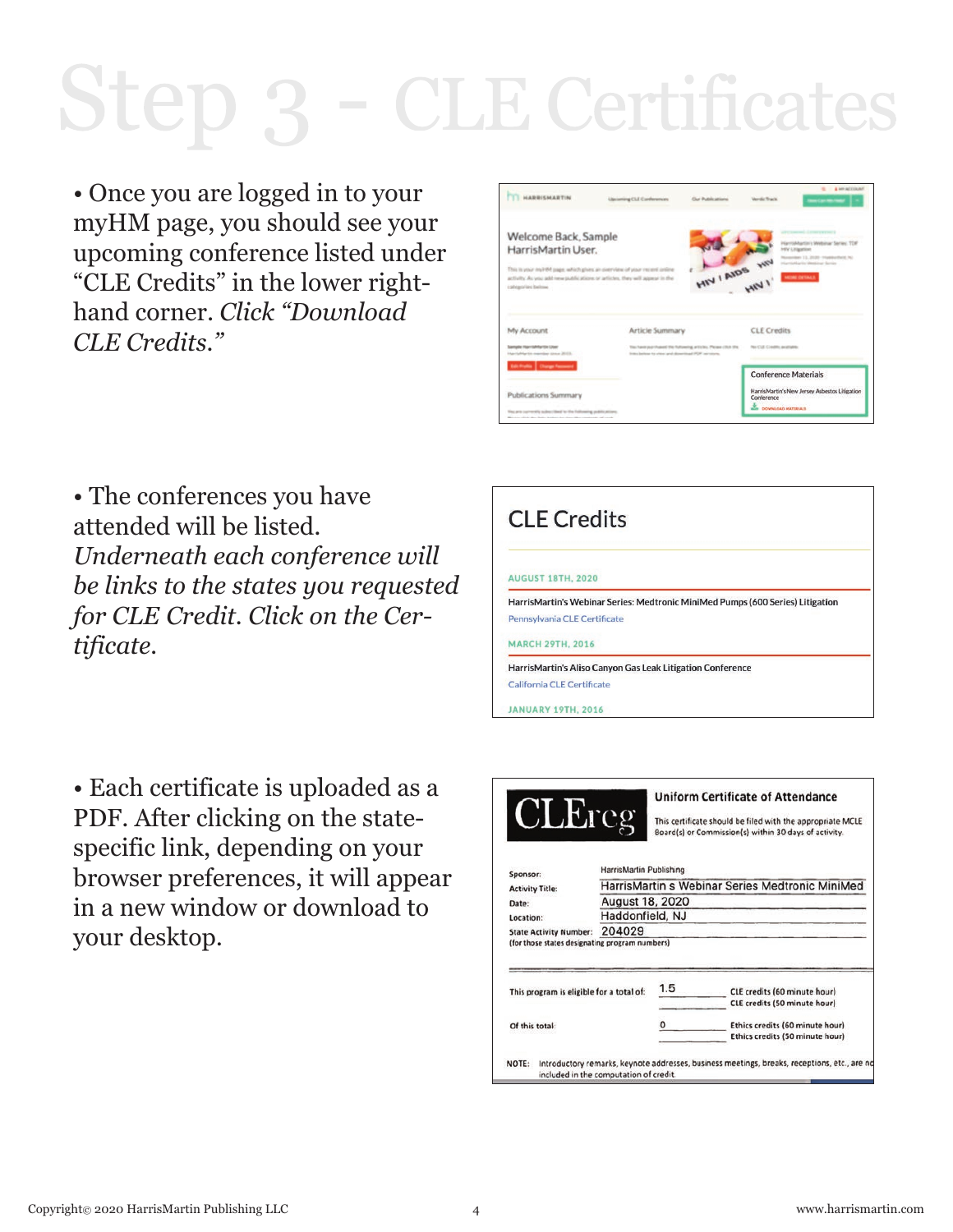## Forgot Password?

• If you have a myHM account and forgot your password, Click on the "Forgot your username or Password" link underneath the log-in fields*.*

#### • Enter your email address and click "Reset my Password."

*After selecting this option, a screen should appear telling you to check your email.*

| <b>Email Address</b> |  |  |
|----------------------|--|--|
| Email Address        |  |  |
| Password             |  |  |
| Password             |  |  |
| Login                |  |  |

| Forgotten your password? Enter your email address below, and we'll email instructions for setting a new<br>one.<br>Email |
|--------------------------------------------------------------------------------------------------------------------------|
|                                                                                                                          |
|                                                                                                                          |

• You will receive an email with a link directing you to reset your password.